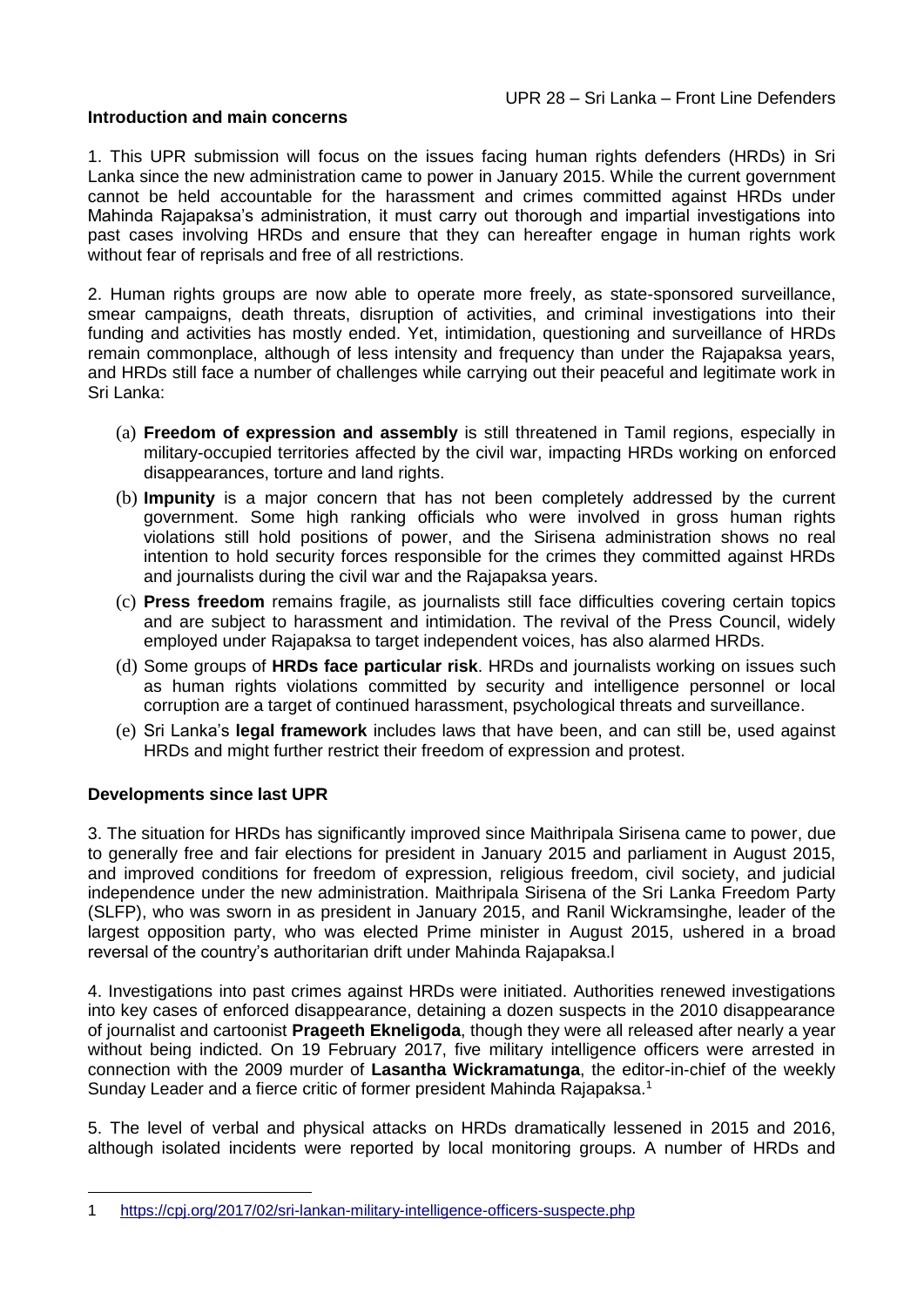journalists were able to return to the country<sup>2</sup> having been forced to flee during the previous administration.

6. The new government took several steps to abolish surveillance and censorship of media and civil society groups. There also was a notable reduction in hostile government rhetoric toward the media. The authorities lifted restrictions on the media and the level of Internet censorship was also reduced, which allowed for greater access to viewpoints. The Tamil media – long a target of the authorities, including after the official end of the civil war in 2009 – have seen a decline in harassment.

7. There have been some positive developments on international cooperation such as the government's decision to ratify the Convention against Enforced Disappearances and the Convention on the Rights of Persons with Disabilities in May 2016, the extension of standing invitations to Special Procedures and the visit of a number of Special Procedures and strengthening the national human rights institutions. In contrast to the combative approach of the Rajapaksa government, the new government initiated a new, more open dialogue with the international community, including human rights organisations.

## **Legal framework**

1

8. In 2015, the Sirisena government committed to repeal and reform the draconian Prevention of Terrorism Act (PTA), which allows the detention of persons for long periods in violation of international law and was widely used against HRDs, journalists and members of civil society during the Rajapaksa years. Cases against several HRDs have not yet been dropped, and HRDs who were PTA detainees under the previous government continue to be subjected to investigations, restrictions and harassments under this law.

9. In August 2016, the government proposed a legislative bill seeking to amend the Code of Criminal Procedure (CCP) Act. The amendments would have deprived suspects access to lawyers until their statements were recorded - a violation of a suspect's fundamental rights. Following calls from civil society, the amendments were dropped. However, new amendments to the CCP published in March 2017 place restrictions on suspects' rights to have access to lawyers by stating that lawyers will be allowed to have access to the detainee "unless such access is prejudicial to the investigation being conducted" (section 6.A (6) of the Bill).

10. In 2016, the Sri Lankan government started drafting the Counter Terrorism Act (CTA) to replace the PTA. According to HRDs in the field who accessed a leaked version of the draft, it still contains many draconian clauses, with vague and broad definitions that could infringe on free expression and activism and grant excessive powers to the police to detain people for long periods without judicial supervision. Early examination of the draft CTA also suggests a massive and alarming expansion of grounds for arrest, with "terrorism" now incorporating the act of "illegally or unlawfully compelling the Sri Lankan Government to reverse, vary or change a policy decision". According to the Sri Lanka Campaign for Peace and Justice, further ambiguity around prohibitions on "words either spoken or intended to be read [that may cause] harm to the unity, territorial integrity or sovereignty of Sri Lanka" indicate a chilling new step towards the policing of protest and advocacy.<sup>3</sup>

11. During its previous UPR in October 2012, Sri Lanka received two recommendations concerning the adoption of a national policy on the protection of HRDs and journalists, both rejected by the Rajapaksa administration along with other recommendations on the prevention of harassment and intimidation of HRDs. Two years after Maithripala Sirisena and his party won the elections, and despite several human rights organisations' calls for national policies protecting HRDs to be enacted, such a mechanism has yet to be implemented.

<sup>2</sup> [http://groundviews.org/2015/05/03/world-press-freedom-day-2015-and-freedom-of-expression-in-sri](http://groundviews.org/2015/05/03/world-press-freedom-day-2015-and-freedom-of-expression-in-sri-lanka/)[lanka/](http://groundviews.org/2015/05/03/world-press-freedom-day-2015-and-freedom-of-expression-in-sri-lanka/)

<sup>3</sup> <https://www.srilankacampaign.org/cure-far-worse-disease-sri-lankas-new-draft-counter-terrorism-law/>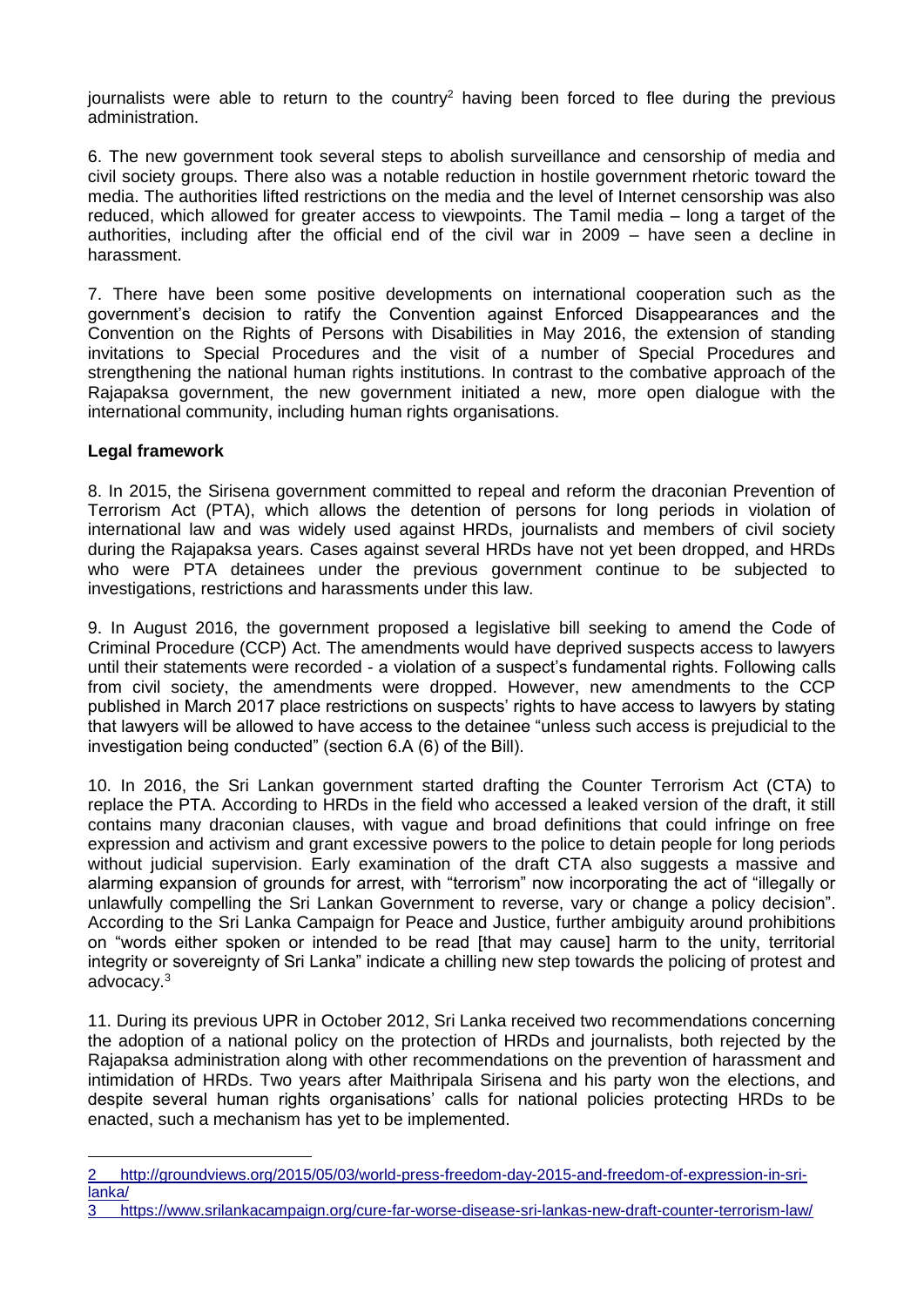## **Freedom of expression and assembly threatened in Tamil regions**

12. Since the new administration came to power, there is more space for freedom of expression and assembly. However, the pace of improvement has been unequal throughout Sri Lanka. Although demonstrations occur regularly, authorities sometimes restrict freedom of assembly in the Northern and the Eastern Provinces of the country, considered the Tamil homeland. These areas continue to be occupied by the military 8 years after the end of the civil war between the insurgent group Liberation Tigers of Tamil Eelam (LTTE) and the Sri Lankan army, contrary to promises made in Geneva that the government would dismantle these High Security Zones, close army cantonments and return lands seized from the people. Police occasionally use excessive force to disperse protesters, and the army has imposed some restrictions on assembly in the North and East, particularly for planned memorial events concerning the end of the war, which impact HRDs working on violations perpetrated in the region both during and after the civil war.

13. In June 2015, villagers protesting against the construction of a Buddhist Temple by the military in the Mullaitivu district, in the North of the country, were arrested and detained for several hours. Surveillance and intimidation related to freedom of assembly were also reported from Batticaloa and the East. Organizers, participants and supporters of protests against sexual violence against women and children were subjected to intimidation before, during and after the protests.<sup>4</sup>

#### **Impunity still a major concern**

1

14. Despite the positive steps taken by the Sirisena government to reopen investigations into past crimes committed against HRDs, no significant measures have been taken to end impunity for security force abuse, including police use of torture, or for crimes against HRDs and journalists. According to Free Media Movement, a Sri Lankan media freedom watchdog organisation, the government and the President persist in protecting members of the army, while investigations into crimes against journalists committed by security forces under the Rajapaksa era are at a stalemate. In a speech delivered at the Palali Air Force Base on 4 March 2017, President Sirisena pledged to protect the members of the Army, Navy, Air force and the police, with reference to allegations made against the security forces, which the President claimed were fabricated by NGOs<sup>5</sup>. Such declarations have sparked concern among HRDs fighting impunity in Sri Lanka, notably within the Black January demonstrations<sup>6</sup>.

15. Sri Lanka's current national intelligence chief, Sisira Mendis, has benefited from this impunity. Under Mahinda Rajapaksa, he was Deputy Inspector General and oversaw two police units, the Criminal Investigation Department (CID) and the Terrorism Investigation Division (TID) during the final phase of the Sri Lankan civil war from March 2008 until June 2009. A UN investigation<sup>7</sup> accused both units of torture and sexual violence during the period that Mendis was in charge. He is accused of serious crimes against journalists and HRDs. The award-winning journalist J. S. Tissainayagam, the writer and publisher V. Jasikaran and his wife V. Valarmathy, and the journalist K. Wijesinghe are among the prominent media figures who experienced cruel treatment at the hands of the TID for reporting on human rights violations perpetuated during the conflict between the LTTE and the government. Notwithstanding the above, Sisira Mendis was appointed Chief of

<sup>4</sup> [https://ihrdc.files.wordpress.com/2015/08/repression-of-dissent-in-sri-lanka-01-30june2015](https://ihrdc.files.wordpress.com/2015/08/repression-of-dissent-in-sri-lanka-01-30june2015-english13aug2015.pdf) [english13aug2015.pdf](https://ihrdc.files.wordpress.com/2015/08/repression-of-dissent-in-sri-lanka-01-30june2015-english13aug2015.pdf)

<sup>5</sup> [https://freemediasrilanka.files.wordpress.com/2017/03/fmm-statement-15-presidents-speech](https://freemediasrilanka.files.wordpress.com/2017/03/fmm-statement-15-presidents-speech-english.pdf)[english.pdf](https://freemediasrilanka.files.wordpress.com/2017/03/fmm-statement-15-presidents-speech-english.pdf)

<sup>6</sup> Black January protests have been organised by media rights organisations in Sri Lanka since 2012 to draw attention to the killing and disappearance of journalists and media personnel and to demand justice for them.

<sup>7</sup> UN Human Rights Council, *Report of the OHCHR Investigation on Sri Lanka (OISL)*, 16 September 2015, A/HRC/30/CRP.2,<http://www.refworld.org/docid/55ffb1d04.html>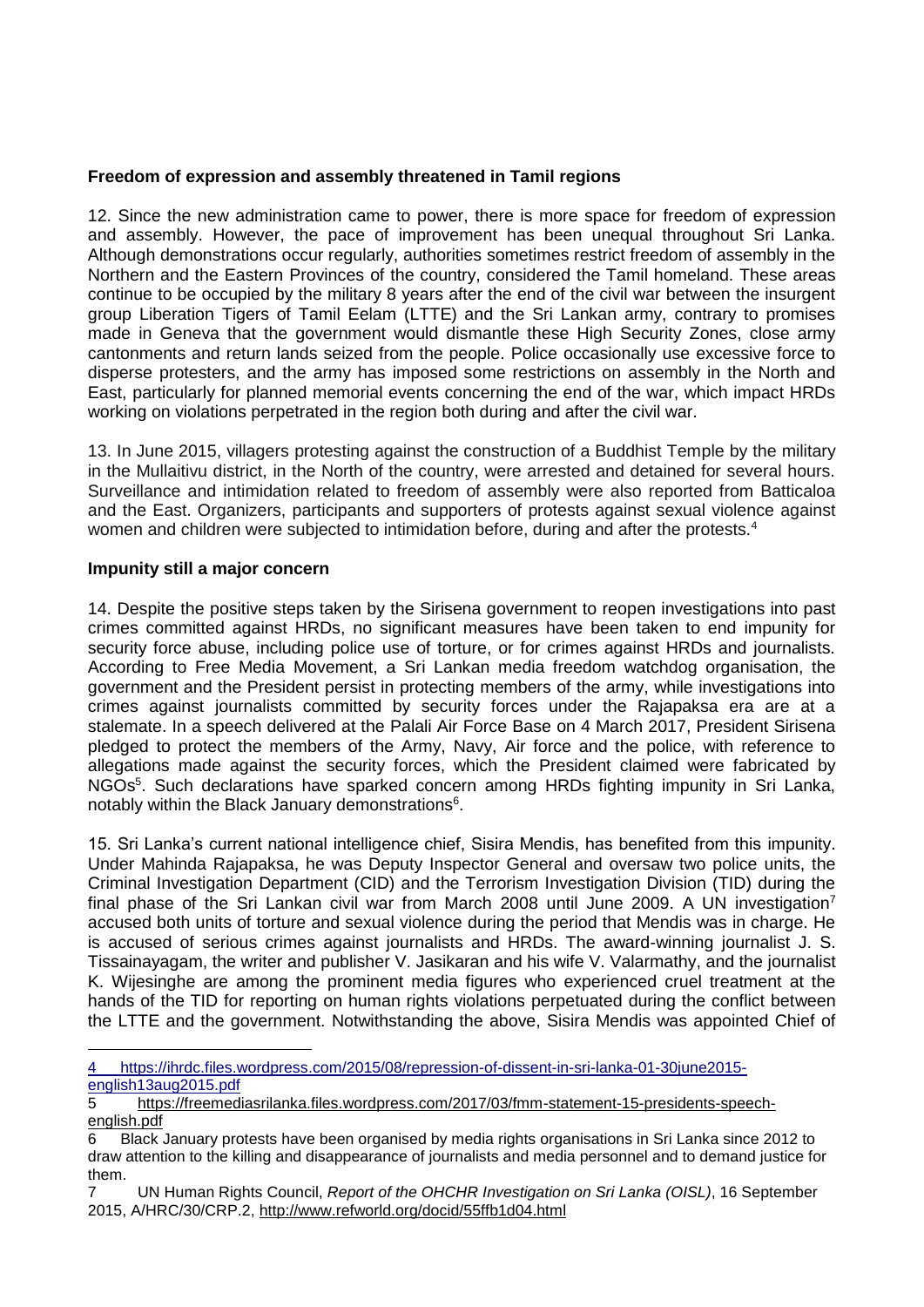State Intelligence Service by the new government of Sirisena, and was even on the Sri Lankan delegation meeting with the United Nations Committee against Torture (UNCAT) in Geneva in November 2016.

# **Press freedom remains fragile**

16. While press freedom in Sri Lanka has significantly improved since 2015, with the country gaining 24 ranks in Reporters Without Borders' 2016 World Press Freedom Index (from 165<sup>th</sup> to 141<sup>st</sup> out of 180 countries), harassment and intimidation of journalists continue to take place.<sup>8</sup> On 8 April 2015, police in Jaffna, the capital city of the Northern Province, arrested N. Logathayalan, a freelance journalist working for the Tamil-language newspaper *Uthayan* because of an article implicating Jaffna-based officers in a case of police violence on a school girl. In June 2015, journalists invited for a meeting in Jaffna to discuss resettlement were ejected from the meeting venue.

17. The revival of the Press Council in July 2015, even under the new regime, has also alarmed HRDs in Sri Lanka, since this allows for suppression of media freedoms<sup>9</sup> The council allowed the authorities to impose severe sanctions, including imprisonment, on journalists writing on issues they deem too sensitive. Created in 1973, the Press Council was widely employed during Mahinda Rajapaksa's presidency to target independent voices who criticized his authoritarian stance.

## **Groups of HRDs at particular risk**

1

18. Allegations of continued harassment, psychological threats and surveillance of HRDs by security and intelligence personnel persist, in particular against HRDs working on issues such as enforced disappearances, torture and excessive use of force and those active in the Northern and Eastern provinces advocating against land grabs by the military. In recent years, some NGOs have faced difficulty operating in these areas.

19. Woman human rights defender (WHRD) **Balendran Jeyakumari** is the target of such harassment, which started under the Rajapaksa administration but has continued since the political transition. Since the enforced disappearance of her son after he surrendered to the Sri Lankan army in 2009, she has led campaigns calling for the whereabouts of missing persons in Sri Lanka to be made known and investigations into war crimes to be carried out. Between 2014 and 2015, she was detained under the Prevention of Terrorism Act pending an investigation into charges of harbouring an armed man, whom the authorities claim had shot and injured a member of the police. She was conditionally released on 10 March 2015 after over a year of pre-trial detention, but since then has been continually targeted with judicial harassment.

20. Although the overseas travel ban imposed on HRD **Ruki Fernando** in November 2014 was lifted in June 2015, the Terrorist Investigation Department (TID) and Attorney General's department have refused to close the investigation on him, to remove the gag order limiting his contacts with the media and to return the electronic equipment they confiscated from him. He is under investigation because he visited the Killinochi region (Northern province) to gather information on the detention of the above-named HRD Balendran Jayakumari. On 1 October 2016, he was briefly detained and questioned at Bandaranaike International Airport. On 9 March 2017, the Sri Lankan Air Force questioned Ruki Fernando during a visit to Pilakudiyirippu, in the North-East, where people have been protesting land grabs from the military.

21. In 2016, WHRD **Sandhya Eknaligoda**, who has worked to expose the practice of disappearances since her husband - journalist and cartoonist Prageeth Eknaligoda - went missing in 2010, faced repeated threats and acts of intimidation. These included protests outside the court

<sup>8</sup> [http://groundviews.org/2015/05/03/world-press-freedom-day-2015-and-freedom-of-expression-in](http://groundviews.org/2015/05/03/world-press-freedom-day-2015-and-freedom-of-expression-in-srilanka/)[srilanka/](http://groundviews.org/2015/05/03/world-press-freedom-day-2015-and-freedom-of-expression-in-srilanka/)

<sup>9</sup> <http://en.rsf.org/sri-lanka-press-council-s-revival-threatens-13-07-2015,48106.html>